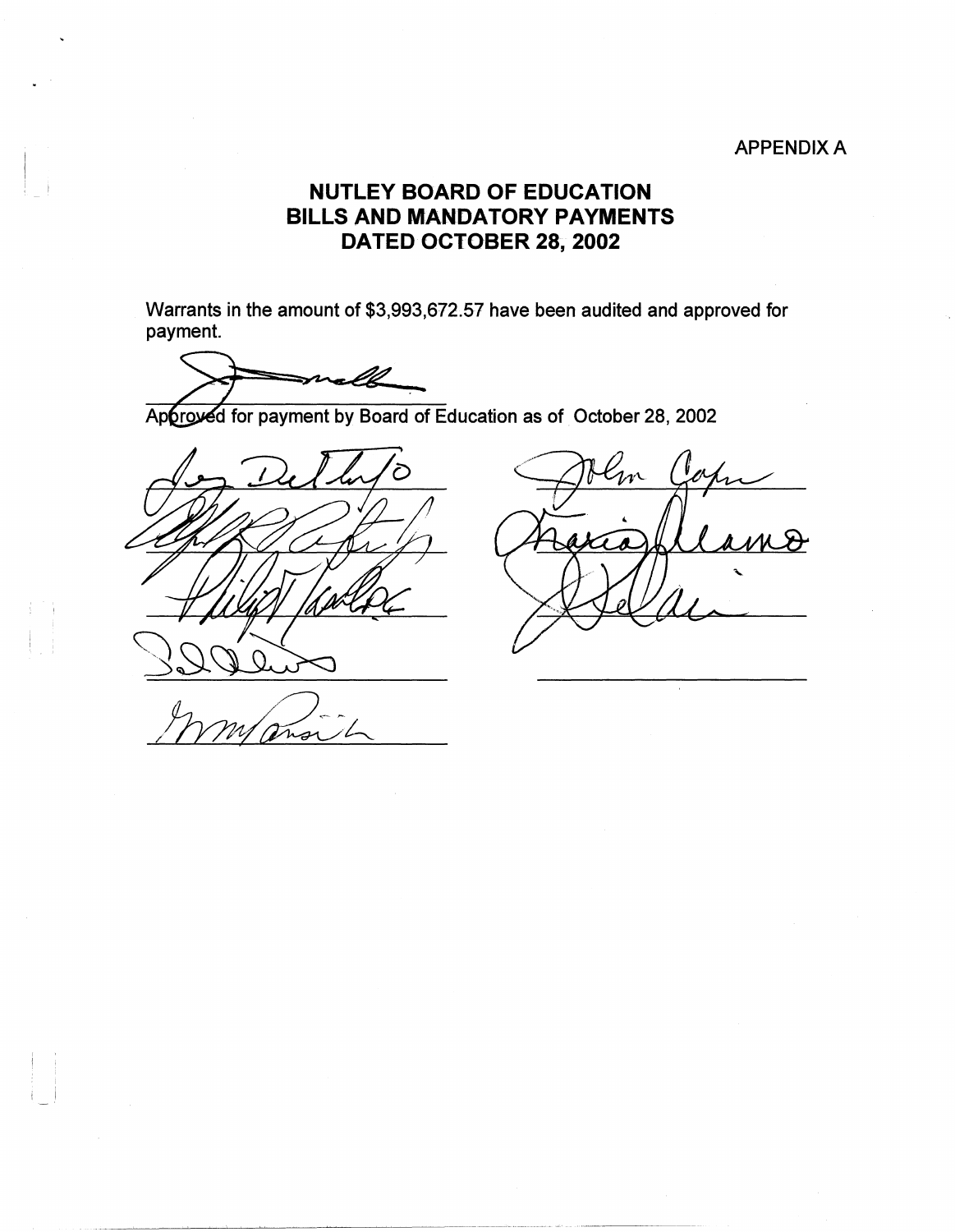| <b>Check journal</b> |                             |                 |                 | <b>Nutley Board of Education</b>            | Page 1 of 11        |
|----------------------|-----------------------------|-----------------|-----------------|---------------------------------------------|---------------------|
|                      | <b>Rec and Unrec checks</b> |                 |                 | <b>Hand and Machine checks</b>              | 10/25/02            |
| <b>Starting date</b> | 9/24/02                     |                 |                 | Ending date 10/28/02                        |                     |
| <b>Cknum</b>         | <b>Date</b>                 | <b>Rec date</b> | <b>Vcode</b>    | Vendor name                                 | <b>Check amount</b> |
| 051209               | 09/23/02                    | 10/03/02        |                 | <b>EMDS EAST MOUNTAIN DAY SCHOOL</b>        | (\$2,459.64)        |
| 051444 H             | 09/24/02                    | 09/30/02        |                 | NBED NUTLEY BOE EXTENDED DAY PROGRAM        | \$200.00            |
| 051445 H             | 09/30/02                    | 09/30/02        | <b>PAY</b>      | <b>B.O.E. SALARY ACCOUNT</b>                | \$1,358,700.22      |
| 051446 H             | 09/25/02                    | 09/30/02        |                 | BOES BOARD OF EDUCATION SALARY ACCOUNT      | \$22,003.11         |
| 051447 H             | 09/25/02                    |                 | <b>CWB</b>      | <b>BOLLINGER FOWLER</b>                     | \$22,427.38         |
| 051448 H             | 09/25/02                    |                 | <b>IHS</b>      | <b>INTERNATIONAL HEALTHCARE SERVICES</b>    | \$212.57            |
| 051449 H             | 09/25/02                    |                 | <b>CWB</b>      | <b>BOLLINGER FOWLER</b>                     | \$393.86            |
| 051450 H             | 09/25/02 09/30/02           |                 |                 | BOES BOARD OF EDUCATION SALARY ACCOUNT      | \$81,059.64         |
| 051451 H             | 09/25/02                    | 09/30/02        | FN <sub>1</sub> | <b>NARDONE; FLORENCE</b>                    | \$2,992.50          |
| 051452 H             | 09/25/02                    |                 | <b>CIPA</b>     | PALLEY; CINDY                               | \$2,225.00          |
| 051453 H             | 09/25/02                    |                 | WS8             | <b>WINDSOR LEARNING CENTER</b>              | \$8,624.28          |
| 051454 H             | 09/25/02                    |                 | <b>RU</b>       | <b>RUTGERS UNIVERSITY</b>                   | \$80.00             |
| 051455 H             | 09/25/02                    |                 | <b>ENVI</b>     | <b>ENVIROCON, LLC.</b>                      | \$19,992.00         |
| 051456 H             | 09/25/02                    | 09/30/02        | FN <sub>1</sub> | <b>NARDONE; FLORENCE</b>                    | \$550.00            |
| 051457 H             | 09/26/02                    | 09/30/02        | <b>BSI2</b>     | <b>BENECARD SERVICES, INC.</b>              | \$12,120.59         |
| 051458 H             | 10/01/02                    |                 |                 | <b>MSU3 MONTCLAIR STATE UNIVERSITY</b>      | \$300.00            |
| 051459               | 10/04/02                    |                 | <b>ADV</b>      | <b>ADVANTA</b>                              | \$98.10             |
| 051460               | 10/04/02                    |                 | <b>GILB</b>     | <b>GILBERT; NONIE</b>                       | \$300.00            |
| 051461               | 10/04/02                    |                 |                 | NEXD NUTLEY BOARD OF EDUCATION EXTENDED DA  | \$252.28            |
| 051462               | 10/04/02                    |                 |                 | <b>ONE1 ONE-800-DRY CLEAN</b>               | \$813.70            |
| 051463               | 10/04/02                    |                 |                 | PCSL PANASONIC COMMUNICATIONS & SYS LEASE A | \$690.00            |
| 051464               | 10/04/02                    |                 | PDI             | PANASONIC DOCUMENT IMAGING                  | \$69.41             |
| 051465               | 10/04/02                    |                 | RS7             | <b>SUCHOCKI JR; ROBERT</b>                  | \$360.50            |
| 051466               | 10/04/02                    |                 | <b>CIT</b>      | CIT TECHNOLOGY FINANCIAL SERVICES, INC.     | \$1,174.41          |
| 051467 H             | 10/07/02                    |                 |                 | SNJH STATE OF NJ HEALTH BENEFITS FUND       | \$275,653.83        |
| 051468 H             | 10/15/02                    |                 | <b>PAY</b>      | <b>B.O.E. SALARY ACCOUNT</b>                | \$1,369,013.83      |
| 051469 H             | 10/09/02                    |                 |                 | BOES BOARD OF EDUCATION SALARY ACCOUNT      | \$23,738.90         |
| 051470 H             | 10/09/02                    |                 |                 | BOES BOARD OF EDUCATION SALARY ACCOUNT      | \$79,697.23         |
| 051471 H             | 10/09/02                    |                 |                 | <b>MEP1 MERMAN PRODUCTIONS</b>              | \$800.00            |
| 051472 H             | 10/09/02                    |                 |                 | <b>WFF1 WELLS FARGO FINANCIAL LEASING</b>   | \$2,000.00          |
| 051473               | 10/11/02                    |                 | SI5             | <b>STEWART INDUSTRIES</b>                   | \$1,192.96          |
| 051474               | 10/11/02                    |                 |                 | EZP2 E-Z PASS                               | \$1,000.00          |
| 051475 H             | 10/11/02                    |                 |                 | TR10 TREASURER, STATE OF NEW JERSEY         | \$35.15             |
| 051476 H             | 10/16/02                    |                 |                 | <b>NJSB NJSBA</b>                           | \$75.00             |
| 051477               | 10/28/02                    |                 | HR <sup>1</sup> | <b>HODGES RENTALS</b>                       | \$877.50            |
| 151478               | 10/28/02                    |                 | PE3             | <b>PEARSON EDUCATION</b>                    | \$37,612.40         |
| 151479               | 10/28/02                    |                 | VC <sub>3</sub> | <b>VALIANT I.M.C.</b>                       | \$606.90            |
| 051480               | 10/28/02                    |                 |                 | ASPS A & S PORK STORE                       | \$45.50             |
| 051481               | 10/28/02                    |                 |                 | ASS2 ABC SCHOOL SUPPLY INC.                 | \$24.98             |
|                      |                             |                 |                 |                                             |                     |
|                      |                             |                 |                 |                                             |                     |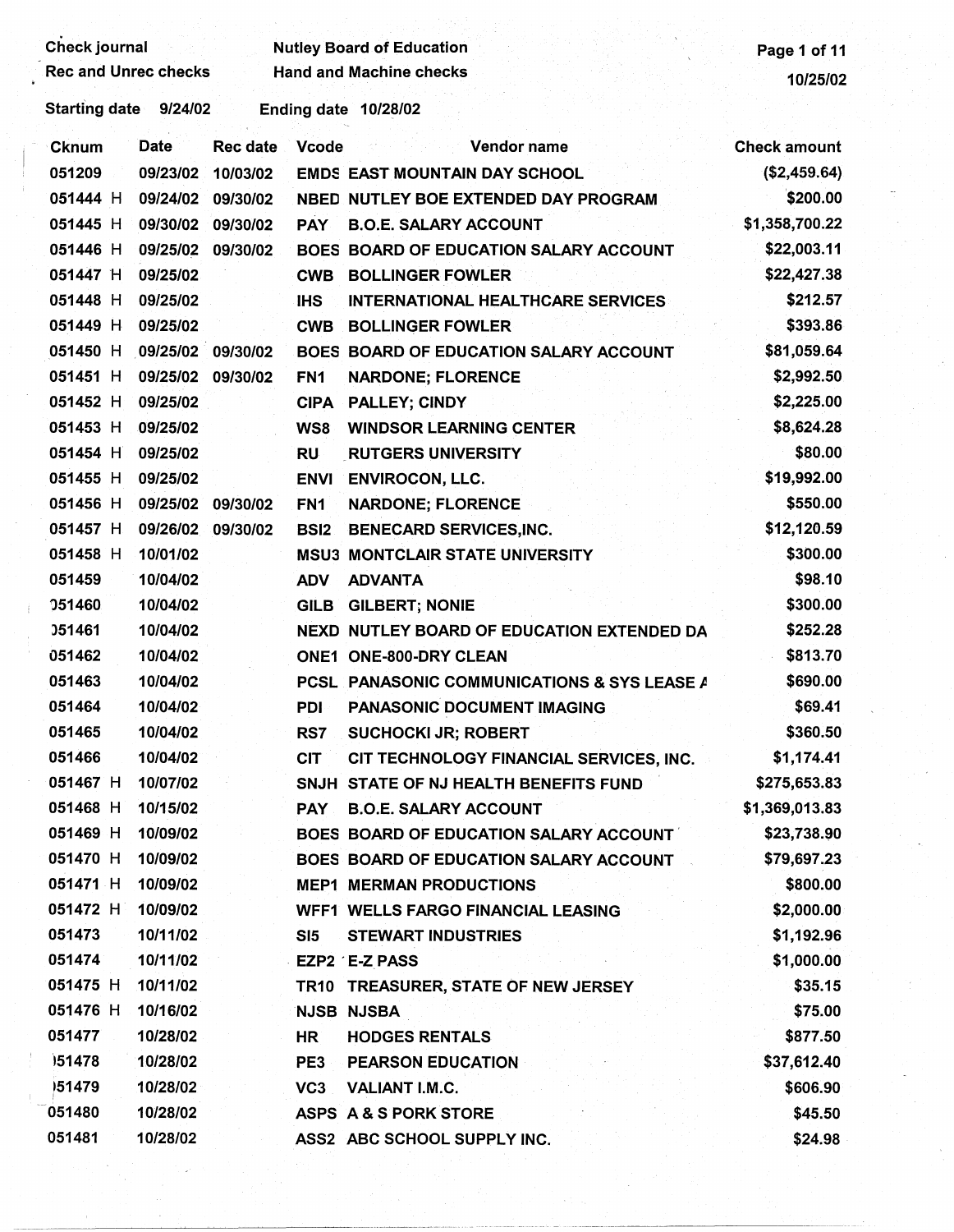| <b>Check journal</b>        |          |                 |                  | <b>Nutley Board of Education</b>           | Page 2 of 11        |
|-----------------------------|----------|-----------------|------------------|--------------------------------------------|---------------------|
| <b>Rec and Unrec checks</b> |          |                 |                  | <b>Hand and Machine checks</b>             | 10/25/02            |
| <b>Starting date</b>        | 9/24/02  |                 |                  | Ending date 10/28/02                       |                     |
| <b>Cknum</b>                | Date     | <b>Rec date</b> | <b>Vcode</b>     | Vendor name                                | <b>Check amount</b> |
| 051482                      | 10/28/02 |                 |                  | <b>ABC1 ABC-CLIO</b>                       | \$490.20            |
| 051483                      | 10/28/02 |                 |                  | ABRA ABRAMS & CO. PUBLISHING INC.          | \$764.09            |
| 051484                      | 10/28/02 |                 | <b>API</b>       | <b>ACCENT PRESS, INC.</b>                  | \$500.00            |
| 051485                      | 10/28/02 |                 | <b>ACE</b>       | ACE LOCK & SUPPLY CO.                      | \$364.53            |
| 051486                      | 10/28/02 |                 | <b>AFPI</b>      | <b>ACME FOOD PRODUCTS INC</b>              | \$7,506.35          |
| 051487                      | 10/28/02 |                 |                  | <b>AGT1 AGT BATTERY SUPPLY, LLC</b>        | \$390.57            |
| 051488                      | 10/28/02 |                 | <b>AIRB</b>      | <b>AIRBORNE EXPRESS</b>                    | \$67.81             |
| 051489                      | 10/28/02 |                 | ALA <sub>1</sub> | <b>ALA GRAPHICS</b>                        | \$41.00             |
| 051490                      | 10/28/02 |                 | <b>RAA</b>       | ALL AMERICAN SPORTS CORP.                  | \$3,137.38          |
| 051491                      | 10/28/02 |                 | AS6              | <b>ALLEGRO SCHOOL</b>                      | \$11,438.00         |
| 051492                      | 10/28/02 |                 |                  | ALEN ALLIED ENVELOPE COMPANY, INC.         | \$2,481.14          |
| 051493                      | 10/28/02 |                 |                  | ALBC ALTA BOOK CENTER                      | \$486.80            |
| 051494                      | 10/28/02 |                 | <b>AME</b>       | <b>AMERADA HESS</b>                        | \$341.05            |
| 051495                      | 10/28/02 |                 | AA               | AMERICAN APPRAISAL ASSOCIATES, INC.        | \$1,767.00          |
| 051496                      | 10/28/02 |                 | ACD1             | AMERICAN CHORAL DIRECTORS ASSOC.           | \$155.00            |
| 051497                      | 10/28/02 |                 | <b>AGS</b>       | <b>AMERICAN GUIDANCE SERVICE</b>           | \$219.95            |
| 051498                      | 10/28/02 |                 | AM <sub>9</sub>  | <b>AMTNJ</b>                               | \$200.00            |
| 051499                      | 10/28/02 |                 | <b>ANA</b>       | <b>ANACONDA SPORTS</b>                     | \$1,205.25          |
| 051500                      | 10/28/02 |                 |                  | <b>ARCH ARCH WIRELESS</b>                  | \$176.56            |
| 051501                      | 10/28/02 |                 | <b>AFS</b>       | <b>ASTONE FLEET SERVICE</b>                | \$6,896.86          |
| 051502                      | 10/28/02 |                 | <b>ATT</b>       | <b>AT &amp; T</b>                          | \$327.63            |
| 051503                      | 10/28/02 |                 |                  | APC1 ATHLETIC PUBLISHING CO.               | \$64.95             |
| 051504                      | 10/28/02 |                 | RG <sub>2</sub>  | <b>AZZANTE; REGINA</b>                     | \$703.50            |
| 051505                      | 10/28/02 |                 | <b>BT</b>        | <b>BAKER &amp; TAYLOR</b>                  | \$8,368.42          |
| 051506                      | 10/28/02 |                 |                  | <b>BANN BANNISTER COMPANY</b>              | \$34.80             |
| 051507                      | 10/28/02 |                 | BT <sub>2</sub>  | <b>BARONE'S TOWING</b>                     | \$65.00             |
| 051508                      | 10/28/02 |                 | <b>BIH</b>       | <b>BELLEVILLE INDUSTRIAL HARDWARE</b>      | \$90.05             |
| 051509                      | 10/28/02 |                 | <b>BPS</b>       | BELLRIDGE PLUMBING SUPPLY CORPORATION      | \$935.16            |
| 051510                      | 10/28/02 |                 |                  | <b>BSS4 BELL'S SECURITY SALES</b>          | \$555.89            |
| 051511                      | 10/28/02 |                 | <b>BCC</b>       | BERGEN CENTER FOR CHILD DEVELOPMENT        | \$7,268.36          |
| 051512                      | 10/28/02 |                 |                  | <b>BCSS BERGEN COUNTY SPECIAL SERVICES</b> | \$8,578.51          |
| 051513                      | 10/28/02 |                 | BC <sub>3</sub>  | <b>BIG CHALK.COM, INC.</b>                 | \$2,665.00          |
| 051514                      | 10/28/02 |                 | <b>BFSI</b>      | <b>BILL FALK'S SCHOOLS INC.</b>            | \$75.00             |
| 051515                      | 10/28/02 |                 |                  | BLFM BLOOMFIELD ELECTRICAL CO.             | \$94.95             |
| 051516                      | 10/28/02 |                 |                  | BLUE BLUE STAR SPORTSWEAR, INC.            | \$1,179.45          |
| 051517                      | 10/28/02 |                 | BPI3             | <b>BROWNSTONE PUBLISHERS,INC</b>           | \$195.00            |
| 051518                      | 10/28/02 |                 |                  | <b>CABL CABLEVISION LIGHTPATH INC</b>      | \$6,160.00          |
| 051519                      | 10/28/02 |                 |                  | CGS1 CADAPULT GRAPHIC SYSTEMS, INC.        | \$214.64            |
| 051520                      | 10/28/02 |                 | $\mathsf{cs}$    | <b>CALAIS SCHOOL</b>                       | \$10,296.00         |

 $\mathcal{F}_{\mathcal{C}}$ 

 $\begin{pmatrix} 1 & 0 \\ 0 & 1 \\ 0 & 1 \end{pmatrix}$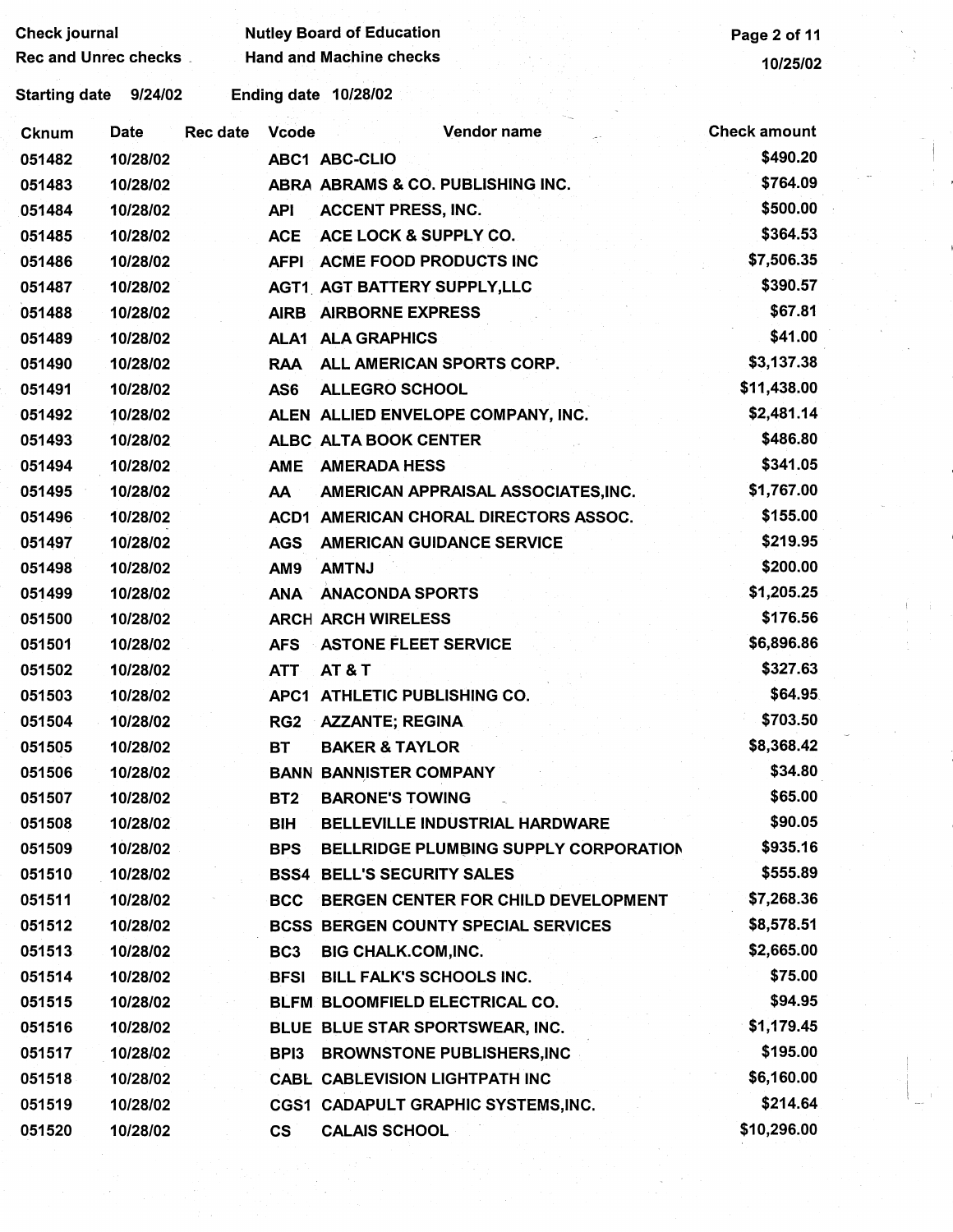| <b>Check journal</b>        |             |                 |                                | <b>Nutley Board of Education</b>          | Page 3 of 11        |
|-----------------------------|-------------|-----------------|--------------------------------|-------------------------------------------|---------------------|
| <b>Rec and Unrec checks</b> |             |                 | <b>Hand and Machine checks</b> | 10/25/02                                  |                     |
| <b>Starting date</b>        | 9/24/02     |                 |                                | Ending date 10/28/02                      |                     |
| ∙Cknum                      | <b>Date</b> | <b>Rec date</b> | <b>Vcode</b>                   | Vendor name                               | <b>Check amount</b> |
| 051521                      | 10/28/02    |                 | PC7                            | <b>CAMARDA; PATRICIA</b>                  | \$51.50             |
| 051522                      | 10/28/02    |                 | <b>SC10</b>                    | <b>CAMMARATA, MD; SANDRA</b>              | \$1,050.00          |
| 051523                      | 10/28/02    |                 |                                | <b>CAN1 CANON BUSINESS SOLUTIONS</b>      | \$909.00            |
| 051524                      | 10/28/02    |                 | <b>CBS</b>                     | <b>CAROLINA BIOLOGICAL SUPPLY COMPANY</b> | \$45.00             |
| 051525                      | 10/28/02    |                 | CM <sub>9</sub>                | <b>CAVALLO'S MARKET</b>                   | \$136.60            |
| 051526                      | 10/28/02    |                 |                                | GDW' CDW GOVERNMENT INC.                  | \$5,721.72          |
| 051527                      | 10/28/02    |                 | <b>CPC</b>                     | <b>CENTRAL-LEWMAR PAPER</b>               | \$22,463.59         |
| 051528                      | 10/28/02    |                 | CP <sub>1</sub>                | CEREBRAL PALSY ASSOC MIDDLESEX COUNTY     | \$11,316.00         |
| 051529                      | 10/28/02    |                 |                                | <b>CPC2 CEREBRAL PALSY CENTER</b>         | \$9,457.89          |
| 051530                      | 10/28/02    |                 |                                | CPNJ CEREBRAL PALSY OF NORTH JERSEY       | \$10,881.31         |
| 051531                      | 10/28/02    |                 |                                | <b>KCER CERNIGLIA; KELLY</b>              | \$102.20            |
| 051532                      | 10/28/02    |                 | <b>CHE</b>                     | <b>CHERENSON GROUP</b>                    | \$2,225.52          |
| 051533                      | 10/28/02    |                 |                                | <b>CC15 CHILDREN'S CENTER</b>             | \$8,080.41          |
| 051534                      | 10/28/02    |                 | CI2                            | <b>CHILDRENS INSTITUTE</b>                | \$20,790.00         |
| 051535                      | 10/28/02    |                 | <b>CSH</b>                     | <b>CHILDREN'S SPECIALIZED HOSPITAL</b>    | \$85.00             |
| 051536                      | 10/28/02    |                 | CB <sub>2</sub>                | <b>CICCOLINI BROTHERS</b>                 | \$234.00            |
| 051537                      | 10/28/02    |                 | <b>CSG</b>                     | <b>CIRCLE SYSTEM GROUP</b>                | \$3,015.95          |
| <b>051538</b>               | 10/28/02    |                 | CSI <sub>1</sub>               | <b>CISCO/DOUGLAS STEWART CO.</b>          | \$1,850.00          |
| )51539                      | 10/28/02    |                 | <b>CIT</b>                     | CIT TECHNOLOGY FINANCIAL SERVICES, INC.   | \$259.96            |
| 051540                      | 10/28/02    |                 | <b>CMC</b>                     | <b>CITY MUSIC CENTER</b>                  | \$375.55            |
| 051541                      | 10/28/02    |                 | <b>CSCI</b>                    | CITY SUPPLY CO., INC.                     | \$4,029.14          |
| 051542                      | 10/28/02    |                 |                                | <b>CDC1 CLASSROOM DIRECT.COM</b>          | \$137.78            |
| 051543                      | 10/28/02    |                 |                                | <b>CATC CLEAN ALL TEC CORP</b>            | \$1,440.00          |
| 051544                      | 10/28/02    |                 |                                | DOC COCCO; DONNA                          | \$450.00            |
| 051545                      | 10/28/02    |                 | COL                            | <b>COLANERI BROS.</b>                     | \$2,441.10          |
| 051546                      | 10/28/02    |                 |                                | COSE COLLEGE OF SAINT ELIZABETH           | \$75.00             |
| 051547                      | 10/28/02    |                 | <b>CD</b>                      | <b>COLLEGIATE DIRECTORIES</b>             | \$191.70            |
| 051548                      | 10/28/02    |                 |                                | <b>CMC5 CONCENTRA MEDICAL CENTERS</b>     | \$50.00             |
| 051549                      | 10/28/02    |                 | <b>CQI</b>                     | <b>CONGRESSIONAL QUARTERLY INC</b>        | \$217.94            |
| 051550                      | 10/28/02    |                 | CG                             | <b>CONTEMPORARY GLASS</b>                 | \$10.00             |
| 051551                      | 10/28/02    |                 |                                | <b>CEDC COTT BEVERAGES</b>                | \$99.50             |
| 051552                      | 10/28/02    |                 |                                | <b>CRA1 CRAIG SCHOOL</b>                  | \$15,000.00         |
| 051553                      | 10/28/02    |                 |                                | MIC1 CRISTANTIELLO; MICHELE               | \$900.00            |
| 051554                      | 10/28/02    |                 |                                | MICU CUNDARI; MICHAEL                     | \$450.00            |
| 051555                      | 10/28/02    |                 |                                | DACC DASHCO                               | \$272.64            |
| 151556                      | 10/28/02    |                 | <b>DTC</b>                     | <b>DECAMP TRANSIT COMPANY</b>             | \$790.00            |
| 151558                      | 10/28/02    |                 | <b>DEL</b>                     | DELL MARKETING, L.P.                      | \$9,404.25          |
| 051559                      | 10/28/02    |                 |                                | <b>DEMS DELTA EDUCATION</b>               | \$142.90            |
| 051560                      | 10/28/02    |                 | DM1                            | <b>DEMCO INC.</b>                         | \$748.77            |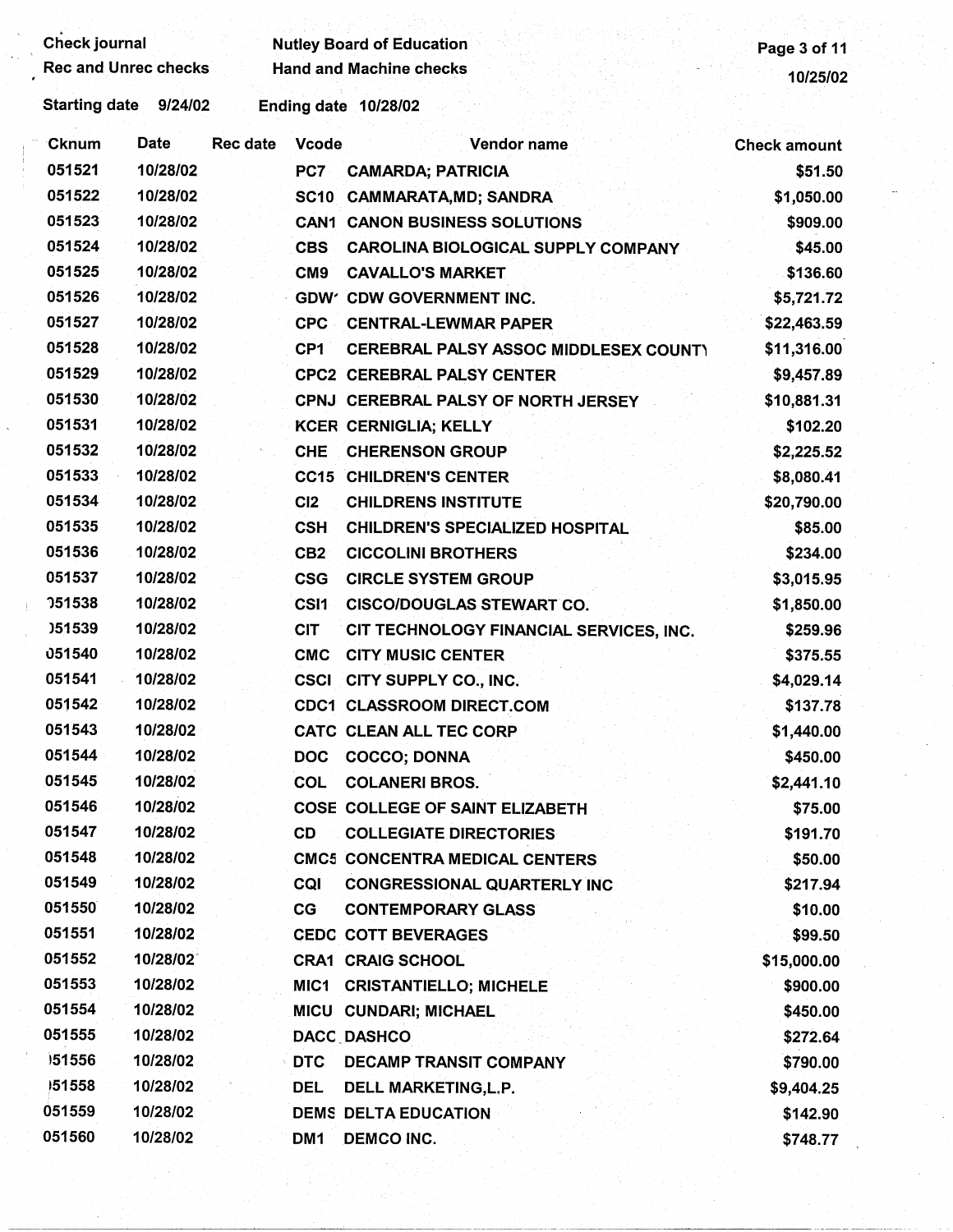| <b>Check journal</b>        |             | <b>Nutley Board of Education</b> |                  |                                               |                     |  |
|-----------------------------|-------------|----------------------------------|------------------|-----------------------------------------------|---------------------|--|
| <b>Rec and Unrec checks</b> |             |                                  |                  | <b>Hand and Machine checks</b>                | 10/25/02            |  |
| <b>Starting date</b>        | 9/24/02     |                                  |                  | Ending date 10/28/02                          |                     |  |
| Cknum                       | <b>Date</b> | <b>Rec date</b>                  | Vcode            | <b>Vendor name</b>                            | <b>Check amount</b> |  |
| 051561                      | 10/28/02    |                                  | <b>DB</b>        | <b>DICK BLICK</b>                             | \$1,391.40          |  |
| 051562                      | 10/28/02    |                                  | MD3              | <b>DIVINS; MARIA</b>                          | \$780.00            |  |
| 051563                      | 10/28/02    |                                  |                  | DDDC DOUGLASS DEVELOPMENT DISABILITIES CNTR   | \$7,900.56          |  |
| 051564                      | 10/28/02    |                                  | DP <sub>2</sub>  | <b>DOVER PUBLICATIONS INC</b>                 | \$196.33            |  |
| 051565                      | 10/28/02    |                                  | <b>DUP</b>       | DUPLITRON, INC.                               | \$1,322.91          |  |
| 051566                      | 10/28/02    |                                  | JD               | <b>DWYER; JOSEPH</b>                          | \$90.00             |  |
| 051567                      | 10/28/02    |                                  | ETS1             | <b>EAGLE TRUCK SERVICES INC.</b>              | \$850.00            |  |
| 051568                      | 10/28/02    |                                  | EAI <sub>2</sub> | <b>EAI EDUCATION</b>                          | \$839.40            |  |
| 051569                      | 10/28/02    |                                  |                  | <b>EMDS EAST MOUNTAIN DAY SCHOOL</b>          | \$3,074.55          |  |
| 051570                      | 10/28/02    |                                  |                  | <b>ECAS ECASBO</b>                            | \$200.00            |  |
| 051571                      | 10/28/02    |                                  |                  | <b>ECLC ECLC OF NEW JERSEY</b>                | \$15,285.24         |  |
| 051572                      | 10/28/02    |                                  | ER3              | EDUCATIONAL RESEARCH NEWSLETTER INC.          | \$89.00             |  |
| 051573                      | 10/28/02    |                                  |                  | <b>EPC1 ELDRIDGE PUBLISHING CO.</b>           | \$92.90             |  |
| 051574                      | 10/28/02    |                                  | <b>ELIT</b>      | <b>ELITE</b>                                  | \$88.21             |  |
| 051575                      | 10/28/02    |                                  | EEE              | ELLISON EDUCATIONAL EQUIPMENT INC.            | \$328.55            |  |
| 051576                      | 10/28/02    |                                  |                  | <b>EMA1 EMANJ</b>                             | \$134.00            |  |
| 051577                      | 10/28/02    |                                  | EA               | <b>ENERGY FOR AMERICA</b>                     | \$3,859.00          |  |
| 051578                      | 10/28/02    |                                  |                  | <b>ESCA ESSEX CAMERA SERVICE, INC.</b>        | \$230.00            |  |
| 051579                      | 10/28/02    |                                  |                  | ECAD ESSEX COUNTY ATHLETIC DIRECTORS ASSN     | \$400.00            |  |
| 051580                      | 10/28/02    |                                  |                  | <b>ECES ESSEX COUNTY EDUCATIONAL SERVICES</b> | \$14,200.02         |  |
| 051581                      | 10/28/02    |                                  |                  | ECSR ESSEX COUNTY SUPERINTENDENT'S ROUNDTA    | \$250.00            |  |
| 051582                      | 10/28/02    |                                  | <b>EHS</b>       | <b>ESSEX HIGH SCHOOL</b>                      | \$2,632.30          |  |
| 051583                      | 10/28/02    |                                  |                  | <b>ECS1 EXECUTIVE COFFEE SERVICE INC.</b>     | \$12.00             |  |
| 051584                      | 10/28/02    |                                  |                  | ELD2 EXPERT LICENSE DESK                      | \$240.00            |  |
| 051585                      | 10/28/02    |                                  |                  | <b>FARA FARAGASSO; ROSE</b>                   | \$231.75            |  |
| 051586                      | 10/28/02    |                                  | FS               | <b>FELICIAN SCHOOL</b>                        | \$2,337.84          |  |
| 051587                      | 10/28/02    |                                  | <b>IDFE</b>      | <b>FERRARO; IDA</b>                           | \$275.00            |  |
| 051588                      | 10/28/02    |                                  | <b>FIC</b>       | <b>FESTIVAL ICE CREAM</b>                     | \$504.30            |  |
| 051589                      | 10/28/02    |                                  | <b>FLA</b>       | <b>FLAGHOUSE INC</b>                          | \$615.91            |  |
| 051590                      | 10/28/02    |                                  |                  | FLEE FLEET LEASING CORPORATION                | \$439.00            |  |
| 051591                      | 10/28/02    |                                  | FLE1             | <b>FLEETWASH,INC.</b>                         | \$360.00            |  |
| 051592                      | 10/28/02    |                                  | <b>FHE</b>       | <b>FLOYD HALL ENTERPRISES</b>                 | \$1,500.00          |  |
| 051593                      | 10/28/02    |                                  | CF1              | <b>FOLLET; CAROL</b>                          | \$275.00            |  |
| 051594                      | 10/28/02    |                                  | <b>FRP</b>       | FOX RIDGE PUBLISHING CO.                      | \$268.28            |  |
| 051595                      | 10/28/02    |                                  | <b>FCC</b>       | <b>FRANKLIN CENTRAL COMMUNICATIONS</b>        | \$37.00             |  |
| 051596                      | 10/28/02    |                                  | <b>FFI</b>       | <b>FRANKLIN FLOORS INC</b>                    | \$1,440.00          |  |
| 051597                      | 10/28/02    |                                  | FS <sub>2</sub>  | <b>FRANKLIN SCHOOL</b>                        | \$1,500.00          |  |
| 051598                      | 10/28/02    |                                  |                  | <b>MAFR FRANKS; MARIANNE</b>                  | \$275.00            |  |
| 051599                      | 10/28/02    |                                  | <b>GPB</b>       | <b>GACCIONE, POMACO &amp; BECK</b>            | \$2,570.45          |  |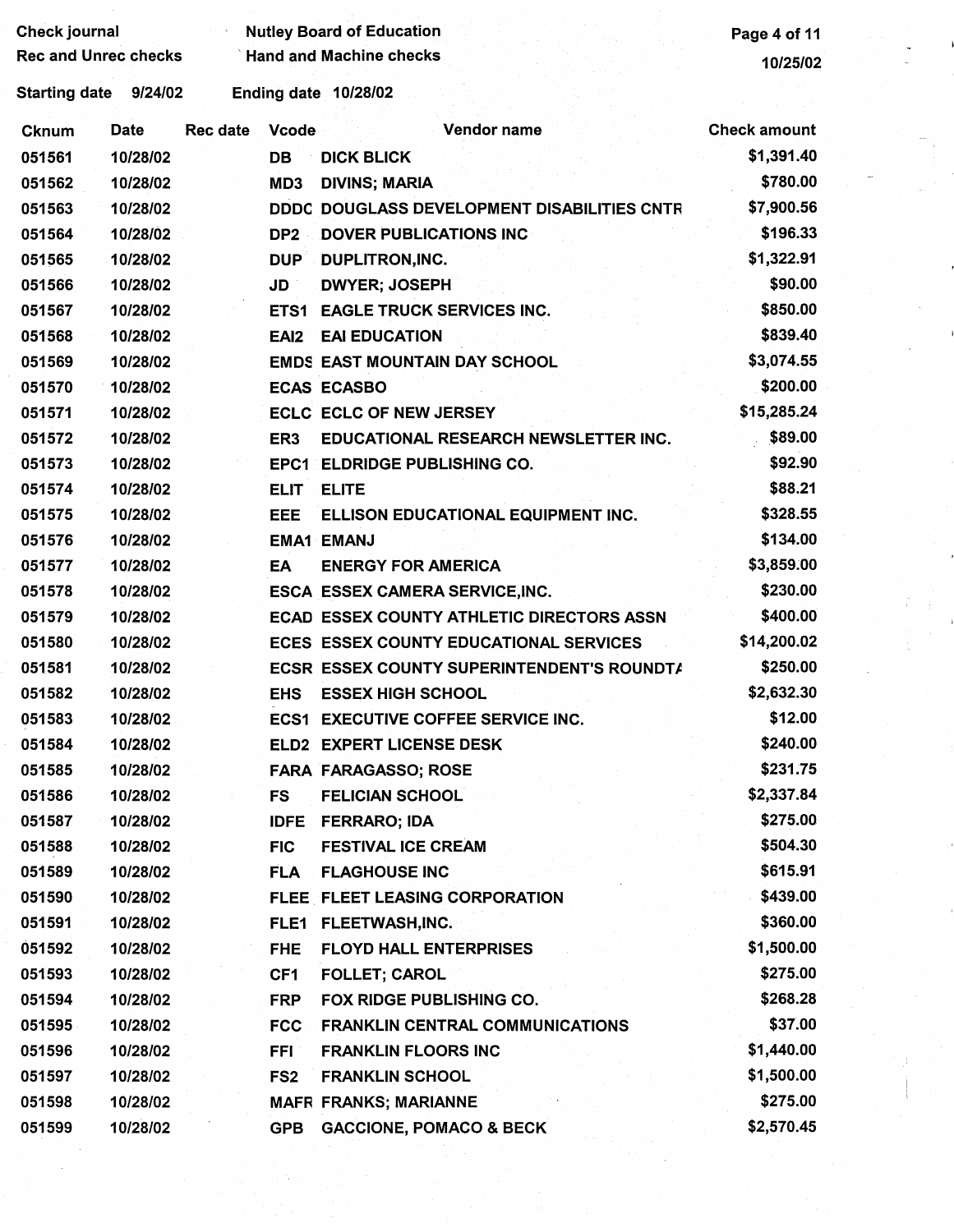| <b>Check journal</b> |                             |                          | <b>Nutley Board of Education</b>                               |                        |
|----------------------|-----------------------------|--------------------------|----------------------------------------------------------------|------------------------|
|                      | <b>Rec and Unrec checks</b> |                          | <b>Hand and Machine checks</b>                                 | Page 5 of 11           |
| <b>Starting date</b> | 9/24/02                     |                          | Ending date 10/28/02                                           | 10/25/02               |
| <b>Cknum</b>         | Date                        | <b>Rec date</b><br>Vcode | Vendor name                                                    | <b>Check amount</b>    |
| 051600               | 10/28/02                    |                          | GALL GALLINA MD; DAVID J                                       | \$325.00               |
| 051601               | 10/28/02                    | <b>GMC</b>               | <b>GAMBLE MUSIC COMPANY</b>                                    | \$827.65               |
| 051602               | 10/28/02                    |                          | <b>GEP4 GATEWAY INSTITUTE</b>                                  | \$60.00                |
| 051603               | 10/28/02                    | <b>GSI</b>               | <b>GIANT SERVICES INC</b>                                      | \$2,596.60             |
| 051604               | 10/28/02                    | <b>GSE</b>               | <b>GOPHER SPORTS EQUIPMENT</b>                                 | \$727.16               |
| 051605               | 10/28/02                    |                          | <b>GRAN GRAINGER INC.</b>                                      | \$595.18               |
| 051606               | 10/28/02                    | <b>GAW</b>               | <b>GREAT ACTIVITIES WORKSHOPS</b>                              | \$115.00               |
| 051607               | 10/28/02                    | <b>GSC</b>               | <b>GRIFFITH SHADE COMPANY</b>                                  | \$3,784.85             |
| 051608               | 10/28/02                    | <b>HBJ</b>               | <b>HARCOURT, INC.</b>                                          | \$22,732.31            |
| 051609               | 10/28/02                    | HJI1                     | <b>HAZELDEN</b>                                                | \$141.13               |
| 051610               | 10/28/02                    | <b>HB</b>                | <b>HECKMAN BINDERY</b>                                         | \$1,783.50             |
| 051611               | 10/28/02                    | <b>HEB</b>               | HEINEMANN EDUCATIONAL BOOKS, INC.                              | \$63.51                |
| 051612               | 10/28/02                    | HER                      | <b>HERTZ FURNITURE SYSTEMS</b>                                 | \$2,250.00             |
| 051613               | 10/28/02                    | <b>HRS</b>               | HIGH POINT SCHOOL CORP.                                        | \$5,981.40             |
| 051614               | 10/28/02                    | 10/28/02<br>hci          | <b>HIGHSMITH</b>                                               | \$0.00                 |
| 051615               | 10/28/02                    | HCI                      | <b>HIGHSMITH CO.INC.</b>                                       | \$158.00               |
| 051616               | 10/28/02                    | HR.                      | <b>HODGES RENTALS</b>                                          | \$637.50               |
| 051617               | 10/28/02                    | <b>JRH</b>               | HOLLYWOOD; JOHN R.                                             | \$89.99                |
| <b>J51618</b>        | 10/28/02                    | <b>HS</b>                | <b>HOLMSTEAD SCHOOL</b>                                        | \$6,717.20             |
| 051619               | 10/28/02                    | <b>HDC</b>               | HOME DEPOT COMM.ACCT.                                          | \$2,598.94             |
| 051620               | 10/28/02                    | <b>HMC</b>               | <b>HOUGHTON MIFFLIN CO.</b>                                    | \$2,103.03             |
| 051621               | 10/28/02                    |                          | IACOBELLI; RACHEL                                              | \$84.00                |
| 051622               | 10/28/02                    | <b>RAIO</b>              | <b>IANNITELLI: FILOMENA</b>                                    | \$269.50               |
| 051623               | 10/28/02                    | <b>IANN</b>              |                                                                | \$602.02               |
| 051624               | 10/28/02                    | IBM3                     | <b>IBM CORPORATION</b><br><b>IMAGISTICS INTERNATIONAL INC.</b> | \$325.70               |
|                      |                             | <b>PIT</b>               |                                                                | \$159.00               |
| 051625               | 10/28/02                    | IMM1                     | <b>IMMEDICENTER</b>                                            | \$2,500.00             |
| 051626               | 10/28/02                    | <b>ING</b>               | <b>INGERSOLL-RAND EQUIPMENT SALES</b>                          | \$95.00                |
| 051627               | 10/28/02                    | ICS <sub>1</sub>         | <b>INSTITUTE OF CHILD STUDY</b>                                | \$441.38               |
| 051628               | 10/28/02                    | <b>IMS</b>               | <b>INTERSTATE MUSIC SUPPLIES</b>                               | \$275.00               |
| 051629               | 10/28/02                    | DI <sub>2</sub>          | <b>IPPOLITO; DEBRA</b>                                         | \$498.43               |
| 051630               | 10/28/02                    | <b>JAS</b>               | <b>J A SEXAUER</b>                                             |                        |
| 051631<br>051632     | 10/28/02                    | <b>JWP</b>               | <b>J W PEPPER &amp; SON INC.</b>                               | \$2,241.95<br>\$324.00 |
|                      | 10/28/02                    |                          | SMU1 J.M. SMUCKER COMPANY                                      |                        |
| 051633               | 10/28/02                    | <b>JRV</b>               | J.R. VACCARO, INC.                                             | \$82.91                |
| 051634               | 10/28/02                    |                          | JWMI J.W. MANNY, INC                                           | \$339.50               |
| 051635               | 10/28/02                    | JH                       | <b>JAY-HILL REPAIRS</b>                                        | \$387.55               |
| 051636               | 10/28/02                    | <b>JBS</b>               | <b>JERSEY BUS SALES</b>                                        | \$179.87               |
| 051637               | 10/28/02                    | JE.                      | JERSEY ELEVATOR CO. INC.                                       | \$225.07               |
| 051638               | 10/28/02                    | JT                       | JIMMY'S TRANSPORTATION LTD                                     | \$750.00               |
|                      |                             |                          |                                                                |                        |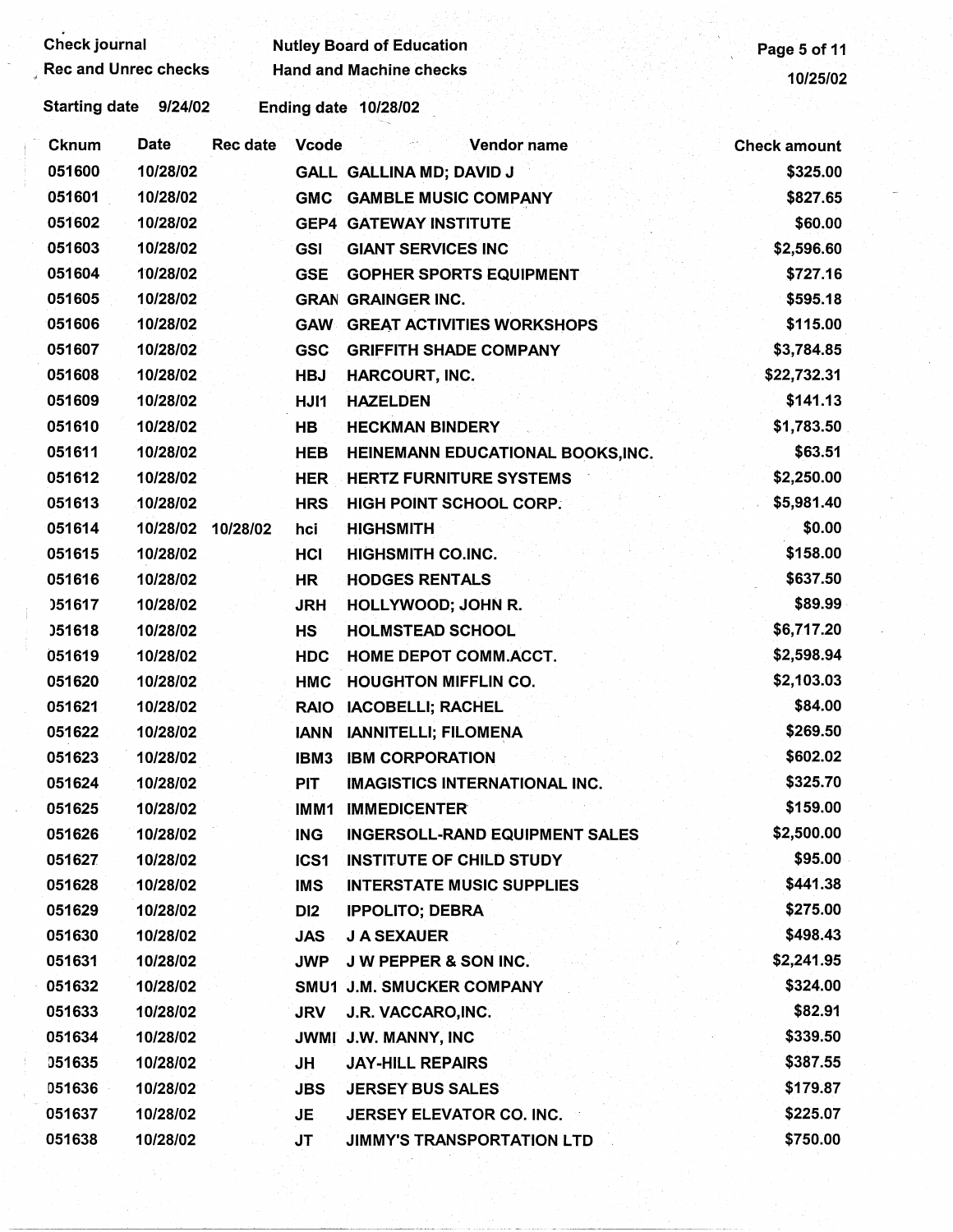| <b>Check journal</b>        |             |                 |                 | <b>Nutley Board of Education</b>                      | Page 6 of 11        |
|-----------------------------|-------------|-----------------|-----------------|-------------------------------------------------------|---------------------|
| <b>Rec and Unrec checks</b> |             |                 |                 | <b>Hand and Machine checks</b>                        | 10/25/02            |
| <b>Starting date</b>        | 9/24/02     |                 |                 | Ending date 10/28/02                                  |                     |
| Cknum                       | <b>Date</b> | <b>Rec date</b> | <b>Vcode</b>    | Vendor name                                           | <b>Check amount</b> |
| 051639                      | 10/28/02    |                 | <b>JKE</b>      | <b>JOSEPH KARG ENTERPRISES</b>                        | \$1,031.90          |
| 051640                      | $-10/28/02$ |                 | <b>JRI</b>      | <b>JOSEPH RICCIARDI INC.</b>                          | \$104.35            |
| 051641                      | 10/28/02    |                 | <b>JSEO</b>     | J-SONS EQUIPMENT OVERHAUL, INC.                       | \$879.04            |
| 051642                      | 10/28/02    |                 | JUA1            | <b>JUDRICH ASSOCIATES</b>                             | \$1,866.67          |
| 051643                      | 10/28/02    |                 | <b>KEI</b>      | <b>KHOKNAR ENTERPRISES INC.</b>                       | \$5,163.70          |
| 051644                      | 10/28/02    |                 | KB1             | <b>KILLER BEE</b>                                     | \$1,321.60          |
| 051645                      | 10/28/02    |                 | <b>KNT</b>      | <b>KIRK'S NUTLEY TIRE</b>                             | \$851.54            |
| 051646                      | 10/28/02    |                 | <b>LPK</b>      | KOSTER; LAWRENCE P.                                   | \$120.00            |
| 051647                      | 10/28/02    |                 | ENK1            | KOUKOULARIS; ELENI N.                                 | \$900.00            |
| 051648                      | 10/28/02    |                 | <b>LLC</b>      | <b>LAKEVIEW LEARNING CENTER</b>                       | \$3,288.60          |
| 051649                      | 10/28/02    |                 |                 | <b>LMC2 LANDIS MEAT CO.</b>                           | \$290.20            |
| 051650                      | 10/28/02    |                 | <b>LEC</b>      | <b>LANG EQUIPMENT CO.</b>                             | \$837.00            |
| 051651                      | 10/28/02    |                 | SL7             | <b>LARCARA; SHARON</b>                                | \$355.43            |
| 051652                      | 10/28/02    |                 | LEE1            | LEE DISTRIBUTORS INC.                                 | \$892.40            |
| 051653                      | 10/28/02    |                 | <b>LVC</b>      | <b>LIBRARY VIDEO CO.</b>                              | \$129.50            |
| 051654                      | 10/28/02    |                 | LS              | <b>LINCOLN SCHOOL</b>                                 | \$750.00            |
| 051655                      | 10/28/02    |                 | LSI             | <b>LINGUI SYSTEMS INC.</b>                            | \$160.55            |
| 051656                      | 10/28/02    |                 | <b>LFT</b>      | <b>LITTLE FALLS TROPHY</b>                            | \$7.00              |
| 051657                      | 10/28/02    |                 | LMM             | <b>LMI MUSIC PRODUCTS FOR EDUCATION</b>               | \$51.00             |
| 051658                      | 10/28/02    |                 | LP4             | <b>LOMBARDI'S PRODUCE</b>                             | \$653.00            |
| 051659                      | 10/28/02    |                 | <b>LON</b>      | <b>LONGO ASSOCIATES, INC.</b>                         | \$1,035.00          |
| 051660                      | 10/28/02    |                 | <b>LIFE</b>     | <b>LOVAAS INSTITUTE FOR EARLY INTERVENTION</b>        | \$5,400.00          |
| 051661                      | 10/28/02    |                 | <b>LUC</b>      | LUCE, SCHWAB, AND KASE, INC.                          | \$1,226.00          |
| 051662                      | 10/28/02    |                 | <b>LUX</b>      | <b>LUXURY FLOORS</b>                                  | \$3,753.40          |
| 051663                      | 10/28/02    |                 |                 | <b>MPC2 MACIE PUBLISHING COMPANY</b>                  | \$1,030.00          |
| 051664                      | 10/28/02    |                 |                 | MCG MANISSES COMMUNICATIONS GROUP, INC                | \$117.00            |
| 051665                      | 10/28/02    |                 | <b>MCC</b>      | <b>MARSHALL CAVENDISH CORP.</b>                       | \$158.95            |
| 051666                      | 10/28/02    |                 | <b>MP</b>       | <b>MCCALL PATTERN CO.</b>                             | \$57.00             |
| 051667                      | 10/28/02    |                 |                 | NMC1 MCDONALD; NANCY                                  | \$480.00            |
| 051668                      | 10/28/02    |                 | <b>JML</b>      | <b>MCGOVERN-LAWLER; JANINE</b>                        | \$200.00            |
| 051669                      | 10/28/02    |                 |                 | MHP1 MCGRAW-HILL COMPANIES                            | \$18,236.71         |
| 051670                      | 10/28/02    |                 |                 | <b>MM12 MCKENZIE; MARCY</b>                           | \$450.00            |
| 051671                      | 10/28/02    |                 | MED             | <b>MEDCO SUPPLY, INC.</b>                             | \$572.65            |
| 051672                      | 10/28/02    |                 |                 | <b>MEDC MEDIA CONSULTANTS</b>                         | \$9,646.00          |
| 051673                      | 10/28/02    |                 | CP <sub>9</sub> | <b>MEDIA MASTR COMPUTER PRODUCTS, INC.</b>            | \$272.02            |
| 051674                      | 10/28/02    |                 | MS3             | <b>MEDICINE SHOPPE</b>                                | \$230.00            |
| 051675                      | 10/28/02    |                 |                 | <b>MPC3 METROGRAPHICS PRINTING &amp; COMPUTER SER</b> | \$1,219.37          |
| 051676                      | 10/28/02    |                 | MBM             | <b>MICRO BIO MEDICS INC.</b>                          | \$6,728.98          |
| 051677                      | 10/28/02    |                 | MS7             | <b>MIDLAND SCHOOL</b>                                 | \$2,746.80          |

 $\frac{1}{2}$  .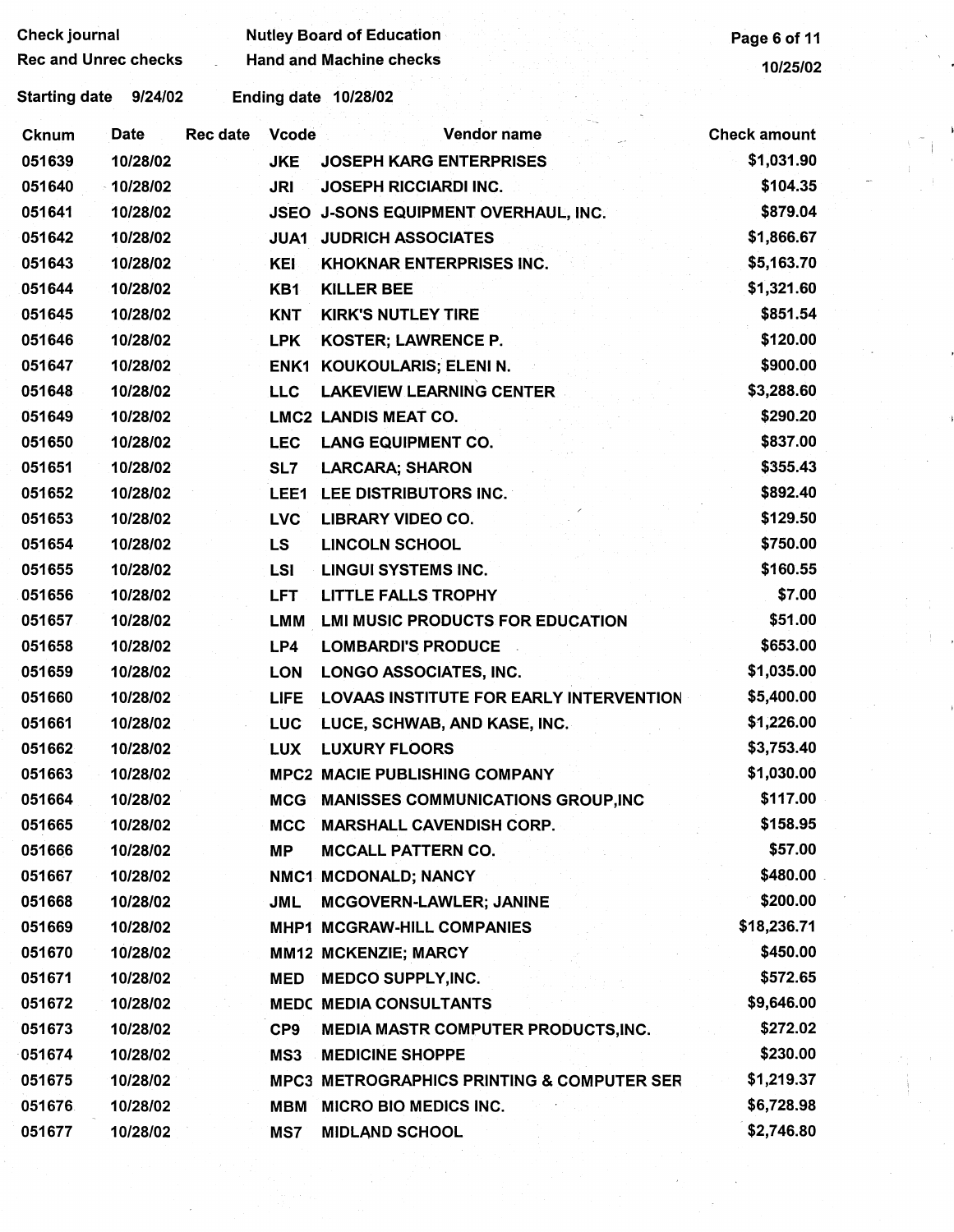| Check journal               |             |          |                 | <b>Nutley Board of Education</b>           | Page 7 of 11        |
|-----------------------------|-------------|----------|-----------------|--------------------------------------------|---------------------|
| <b>Rec and Unrec checks</b> |             |          |                 | <b>Hand and Machine checks</b>             | 10/25/02            |
| <b>Starting date</b>        | 9/24/02     |          |                 | Ending date 10/28/02                       |                     |
| <b>Cknum</b>                | <b>Date</b> | Rec date | Vcode           | Vendor name                                | <b>Check amount</b> |
| 051678                      | 10/28/02    |          | ED4             | <b>MILLER; EDWARD</b>                      | \$20.00             |
| 051679                      | 10/28/02    |          | <b>MIL</b>      | <b>MILLER; PATRICIA</b>                    | \$275.00            |
| 051680                      | 10/28/02    |          | <b>MCD</b>      | <b>MINOLTA CORPORATION</b>                 | \$387.04            |
| 051681                      | 10/28/02    |          |                 | <b>MPLP MODERN PROGRAMS LEARNING PRESS</b> | \$141.96            |
| 051682                      | 10/28/02    |          | MSV             | <b>MONTCLAIR SEWING &amp; VAC CENTER</b>   | \$745.00            |
| 051683                      | 10/28/02    |          |                 | <b>MSU1 MONTCLAIR STATE UNIVERSITY</b>     | \$12,285.00         |
| 051684                      | 10/28/02    |          |                 | MUJC MORRIS UNION JOINTURE COMMISSION      | \$170.00            |
| 051685                      | 10/28/02    |          | <b>MIM</b>      | <b>MUSIC IN MOTION</b>                     | \$137.83            |
| 051686                      | 10/28/02    |          |                 | <b>MUM/ MUSIC MALL</b>                     | \$5,064.18          |
| 051687                      | 10/28/02    |          | MS <sub>2</sub> | <b>MUSIC SHOP</b>                          | \$968.00            |
| 051688                      | 10/28/02    |          | <b>MT</b>       | <b>MUSIC TIME INC.</b>                     | \$2,370.65          |
| 051689                      | 10/28/02    |          |                 | NJOD N.J. ORTON DYSLEXIA SOCIETY           | \$127.00            |
| 051690                      | 10/28/02    |          |                 | NJN2 N.J.NETWORK FOR EDUCATIONAL RENEWAL   | \$3,000.00          |
| 051691                      | 10/28/02    |          |                 | NBBC NARDONE BROTHERS BAKING COMPANY       | \$216.90            |
| 051692                      | 10/28/02    |          | FN <sub>1</sub> | <b>NARDONE; FLORENCE</b>                   | \$2,992.50          |
| 051693                      | 10/28/02    |          | <b>N1</b>       | <b>NASCO</b>                               | \$66.92             |
| 051694                      | 10/28/02    |          | <b>NAS</b>      | <b>NASSP</b>                               | \$210.00            |
| 151695                      | 10/28/02    |          |                 | NEMC NATIONAL EDUCATIONAL MUSIC CO.        | \$4,660.37          |
| )51696                      | 10/28/02    |          | <b>NGP</b>      | <b>NATIONAL GUARDIANSHIP PRESS</b>         | \$41.00             |
| 051697                      | 10/28/02    |          | <b>NSP</b>      | <b>NATIONAL SCHOOL PRODUCTS</b>            | \$119.46            |
| 051698                      | 10/28/02    |          | <b>NBC</b>      | <b>NBC AUTO PARTS</b>                      | \$41.55             |
| 051699                      | 10/28/02    |          |                 | NJDA NEW JERSEY DEPARTMENT OF AGRICULTURE  | \$134.80            |
| 051700                      | 10/28/02    |          |                 | NAC NEWARK ASPHALT                         | \$32.50             |
| 051701                      | 10/28/02    |          | <b>NL</b>       | <b>NEWARK LIGHT CO.</b>                    | \$1,013.00          |
| 051702                      | 10/28/02    |          | <b>SN</b>       | <b>NICASTRO; SUSAN</b>                     | \$900.00            |
| 051703                      | 10/28/02    |          | <b>NTC</b>      | <b>NICOLETTE TOWING CO, INC.</b>           | \$540.00            |
| 051704                      | 10/28/02    |          | MN <sub>2</sub> | <b>NITTI; MARION</b>                       | \$275.00            |
| 051705                      | 10/28/02    |          | <b>NJIH</b>     | NJ INTERSCHOLASTIC HOCKEY LEAGUE           | \$1,435.00          |
| 051706                      | 10/28/02    |          | <b>NJ20</b>     | <b>NJAKE</b>                               | \$60.00             |
| 051707                      | 10/28/02    |          |                 | <b>NJAP NJAPSA</b>                         | \$125.00            |
| 051708                      | 10/28/02    |          | <b>NJD</b>      | <b>NJDOT</b>                               | \$525.00            |
| 051709                      | 10/28/02    |          |                 | <b>NJSB NJSBA</b>                          | \$535.00            |
| 051710                      | 10/28/02    |          |                 | NJB3 NJSBGA                                | \$210.00            |
| 051711                      | 10/28/02    |          |                 | <b>NJS9 NJSCA INC.</b>                     | \$240.00            |
| 051712                      | 10/28/02    |          | <b>NJSI</b>     | <b>NJSIAA</b>                              | \$100.00            |
| 151713                      | 10/28/02    |          |                 | <b>NAS2 NORTH ARLINGTON SERVICE</b>        | \$1,840.00          |
| 151714                      | 10/28/02    |          | NJ4             | <b>NORTH JERSEY SPELLING BEE</b>           | \$25.00             |
| 051715                      | 10/28/02    |          |                 | NBOE NUTLEY BOARD OF EDUCATION             | \$730.42            |
| 051716                      | 10/28/02    |          | NC <sub>1</sub> | <b>NUTLEY CAMERA</b>                       | \$852.26            |
|                             |             |          |                 |                                            |                     |
|                             |             |          |                 |                                            |                     |
|                             |             |          |                 |                                            |                     |

 $\boldsymbol{\beta}$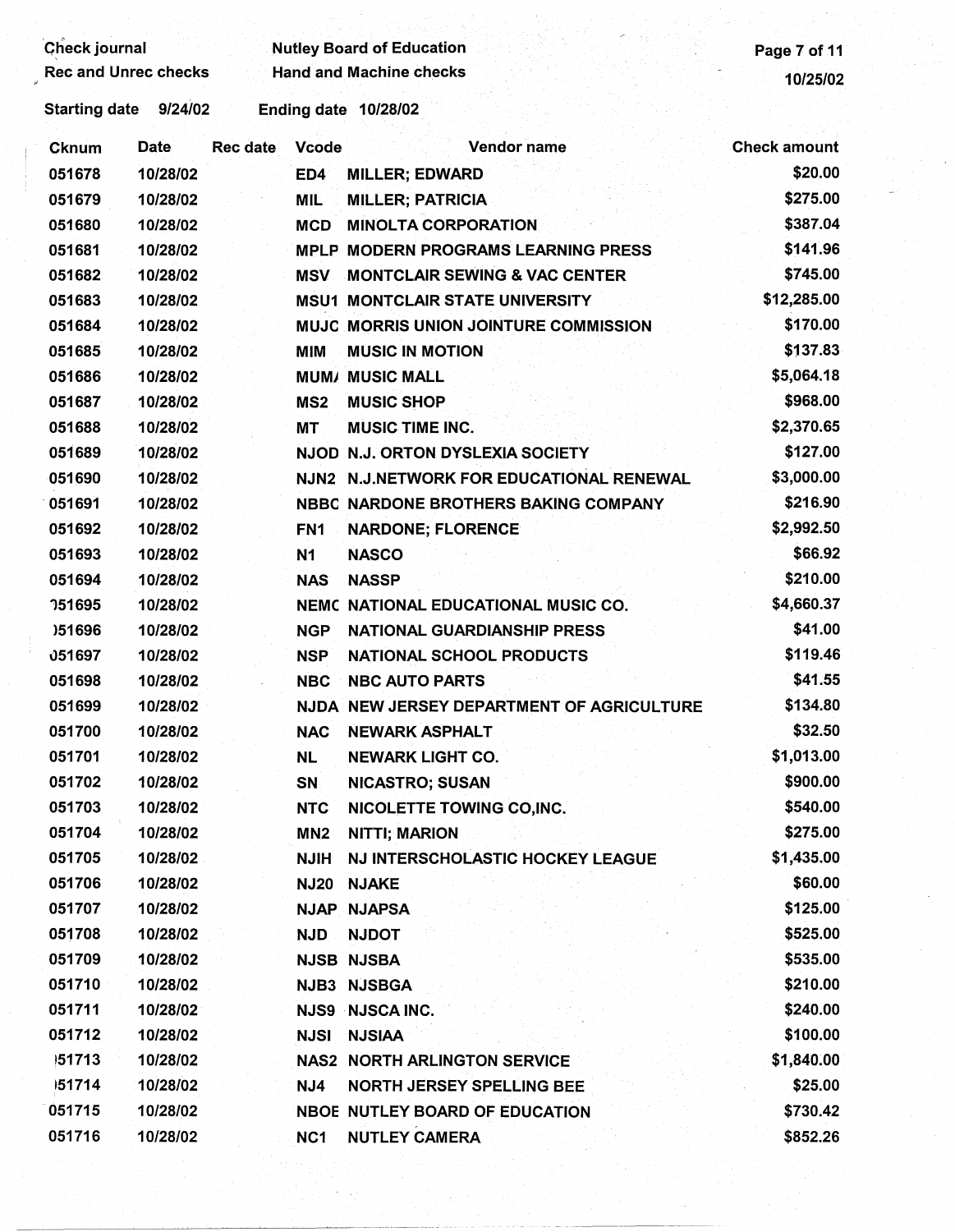| <b>Check journal</b><br><b>Rec and Unrec checks</b> |             |                 |                 | <b>Nutley Board of Education</b><br><b>Hand and Machine checks</b> | Page 8 of 11        |  |
|-----------------------------------------------------|-------------|-----------------|-----------------|--------------------------------------------------------------------|---------------------|--|
|                                                     |             |                 |                 |                                                                    | 10/25/02            |  |
| Starting date 9/24/02                               |             |                 |                 | Ending date 10/28/02                                               |                     |  |
| <b>Cknum</b>                                        | <b>Date</b> | <b>Rec date</b> | <b>Vcode</b>    | Vendor name                                                        | <b>Check amount</b> |  |
| 051717                                              | 10/28/02    |                 | <b>NHC</b>      | NUTLEY HEATING & COOLING SUPPLY CO.                                | \$635.39            |  |
| 051718                                              | 10/28/02    |                 | <b>NA</b>       | <b>NUTLEY MOBIL</b>                                                | \$76.16             |  |
| 051720                                              | 10/28/02    |                 | <b>NSR</b>      | NUTLEY SHOP-RITE, INC.                                             | \$3,147.33          |  |
| 051721                                              | 10/28/02    |                 | <b>RO</b>       | O'DELL; ROBERT                                                     | \$150.00            |  |
| 051722                                              | 10/28/02    |                 | <b>OUP</b>      | <b>OXFORD UNIVERSITY PRESS</b>                                     | \$488.53            |  |
| 051723                                              | 10/28/02    |                 |                 | CIPA PALLEY; CINDY                                                 | \$2,225.00          |  |
| 051724                                              | 10/28/02    |                 |                 | PCSL PANASONIC COMMUNICATIONS & SYS LEASE A                        | \$690.00            |  |
| 051725                                              | 10/28/02    |                 | <b>PDI</b>      | PANASONIC DOCUMENT IMAGING                                         | \$69.41             |  |
| 051726                                              | 10/28/02    |                 | <b>PKP</b>      | PATEL MD; POORVI K                                                 | \$300.00            |  |
| 051727                                              | 10/28/02    |                 |                 | PATR PATRICIA MORRIS ASSOCIATES                                    | \$5,000.00          |  |
| 051729                                              | 10/28/02    |                 | PE3             | <b>PEARSON EDUCATION</b>                                           | \$21,563.74         |  |
| 051730                                              | 10/28/02    |                 | <b>PBG</b>      | PECHTER'S BAKING GROUP, LLC.                                       | \$318.85            |  |
| 051731                                              | 10/28/02    |                 | PW <sub>3</sub> | <b>PEDIATRIC WORKSHOP</b>                                          | \$240.00            |  |
| 051732                                              | 10/28/02    |                 | <b>PPG</b>      | PEOPLES PUBLISHING GROUP                                           | \$71.93             |  |
| 051733                                              | 10/28/02    |                 |                 | PERC PERCUSSION SOURCE/WEST MUSIC                                  | \$119.29            |  |
| 051734                                              | 10/28/02    |                 |                 | PLC1 PERFECTION LEARNING CORP.                                     | \$122.15            |  |
| 051735                                              | 10/28/02    |                 |                 | PERO PERO; SUSAN                                                   | \$275.00            |  |
| 051736                                              | 10/28/02    |                 | PD4             | PETE'S DELI                                                        | \$131.68            |  |
| 051737                                              | 10/28/02    |                 |                 | <b>PLC2 PHOENIX LEARNING CENTER</b>                                | \$3,150.00          |  |
| 051738                                              | 10/28/02    |                 | PA <sub>1</sub> | PINEAPPLE APPEAL                                                   | \$94.90             |  |
| 051739                                              | 10/28/02    |                 |                 | PBCC PITNEY BOWES CREDIT CORP.                                     | \$384.81            |  |
| 051740                                              | 10/28/02    |                 | <b>PB</b>       | PITNEY BOWES INC.                                                  | \$1,405.00          |  |
| 051741                                              | 10/28/02    |                 |                 | <b>PMK1 PMK GROUP</b>                                              | \$1,302.90          |  |
| 051742                                              | 10/28/02    |                 |                 | PFOT POCKET FULL OF THERAPY                                        | \$85.40             |  |
| 051743                                              | 10/28/02    |                 |                 | POL1 POLSKY'S UNIFORMS & WORK WEAR                                 | \$103.50            |  |
| 051744                                              | 10/28/02    |                 |                 | <b>PCS PORTER'S CAMERA STORE</b>                                   | \$607.53            |  |
| 051745                                              | 10/28/02    |                 | RP <sub>1</sub> | <b>POWELL; ROBYN</b>                                               | \$89.00             |  |
| 051746                                              | 10/28/02    |                 |                 | PMSI PREFERRED MEAL SYSTEMS, INC.                                  | \$1,672.89          |  |
| 051747                                              | 10/28/02    |                 | PC8             | <b>PRIMARY CONCEPTS</b>                                            | \$542.63            |  |
| 051748                                              | 10/28/02    |                 | <b>PT</b>       | <b>PRINTING TECHNIQUES</b>                                         | \$1,615.00          |  |
| 051749                                              | 10/28/02    |                 | <b>PLH</b>      | <b>PRO LUMBER &amp; HARDWARE</b>                                   | \$213.65            |  |
| 051750                                              | 10/28/02    |                 | PQ1             | <b>PROQUEST</b>                                                    | \$2,762.00          |  |
| 051751                                              | 10/28/02    |                 | PS6             | <b>PS SYSTEMS</b>                                                  | \$47.40             |  |
| 051752                                              | 10/28/02    |                 | <b>PAR</b>      | PSYCHOLOGICAL ASSESSMENT RESOURCES                                 | \$176.40            |  |
| 051753                                              | 10/28/02    |                 | <b>PSE</b>      | PUBLIC SERVICE ELECTRIC & GAS CO.                                  | \$21,430.61         |  |
| 051754                                              | 10/28/02    |                 |                 | QST1 Q'STRAINT                                                     | \$89.76             |  |
| 051755                                              | 10/28/02    |                 | <b>RS</b>       | <b>RADCLIFFE SCHOOL</b>                                            | \$1,900.00          |  |
| 051756                                              | 10/28/02    |                 |                 | RSSC REGAL STAMP & SIGN CO., INC.                                  | \$32.50             |  |
| 051757                                              | 10/28/02    |                 | <b>RF</b>       | <b>RICHARDS FLORIST</b>                                            | \$54.00             |  |
|                                                     |             |                 |                 |                                                                    |                     |  |
|                                                     |             |                 |                 |                                                                    |                     |  |
|                                                     |             |                 |                 |                                                                    |                     |  |
|                                                     |             |                 |                 |                                                                    |                     |  |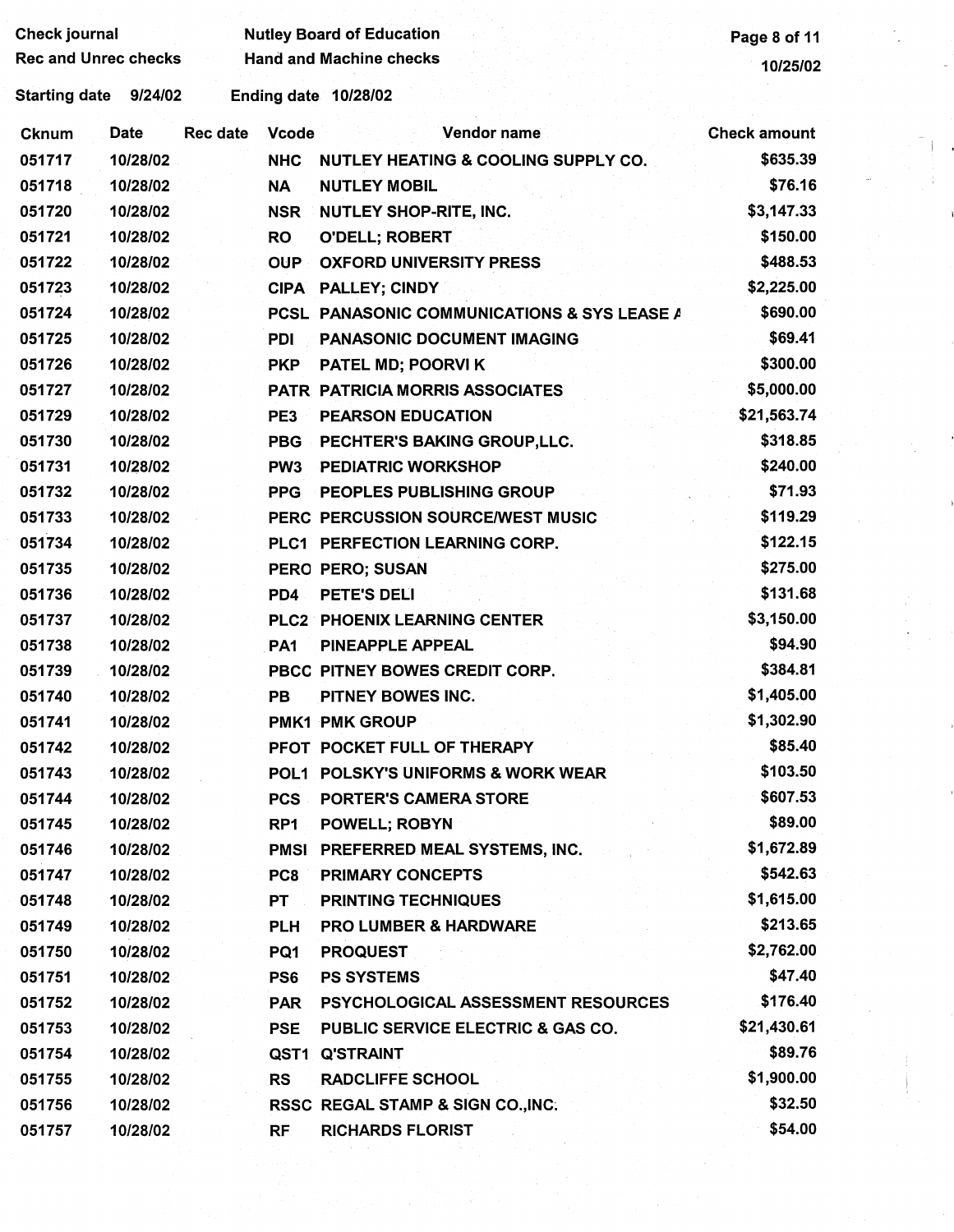| Check journal               |                      |          |                 | <b>Nutley Board of Education</b>     | Page 9 of 11        |
|-----------------------------|----------------------|----------|-----------------|--------------------------------------|---------------------|
| <b>Rec and Unrec checks</b> |                      |          |                 | <b>Hand and Machine checks</b>       | 10/25/02            |
| Starting date 9/24/02       |                      |          |                 | Ending date 10/28/02                 |                     |
| Cknum                       | <b>Date</b>          | Rec date | <b>Vcode</b>    | <b>Solution Vendor name</b>          | <b>Check amount</b> |
| 051758                      | 10/28/02             |          | <b>RSC</b>      | <b>RICH-SEAPACK CORPORATION</b>      | \$308.50            |
| 051759                      | 10/28/02             |          | <b>RICH</b>     | <b>RICOH CORP.</b>                   | \$266.39            |
| 051760                      | 10/28/02             |          | RB <sub>6</sub> | <b>RITACCO BRO'S</b>                 | \$2,722.50          |
| 051761                      | 10/28/02             |          | CR <sub>5</sub> | <b>RIZZI; CHRISTINA</b>              | \$264.95            |
| 051762                      | 10/28/02             |          | PR4             | <b>RUCINSKI; PEGGY</b>               | \$150.00            |
| 051763                      | 10/28/02             |          |                 | <b>RUST RUSTY'S PIANO/ORGAN CO.</b>  | \$275.00            |
| 051764                      | 10/28/02             |          | RU1             | <b>RUTGERS UNIVERSITY</b>            | \$1,125.00          |
| 051765                      | 10/28/02             |          |                 | S&S1 S & S SPORTS                    | \$1,026.07          |
| 051766                      | 10/28/02             |          | <b>SSA</b>      | <b>S &amp; S WORLDWIDE</b>           | \$987.34            |
| 051767                      | 10/28/02             |          |                 | <b>SAG2 SAGE DAY II</b>              | \$7,676.76          |
| 051768                      | 10/28/02             |          |                 | DOSA SAITTA; DONNA                   | \$450.00            |
| 051769                      | 10/28/02             |          | <b>SAP</b>      | <b>SALLY'S AUTO PARTS INC.</b>       | \$35.08             |
| 051770                      | 10/28/02             |          |                 | <b>SCAR SCARY; IDA</b>               | \$204.95            |
| 051771                      | 10/28/02             |          | SI3             | <b>SCHOLASTIC INC.</b>               | \$465.00            |
| 051772                      | 10/28/02             |          | <b>SLP</b>      | <b>SCHOLASTIC LIBRARY PUBLISHING</b> | \$188.48            |
| 051773                      | 10/28/02             |          | <b>SPC</b>      | <b>SCHOOL SPECIALTIES CO.</b>        | \$1,298.66          |
| 051774                      | 10/28/02             |          | <b>KS</b>       | <b>SERAFINO; KATHLEEN</b>            | \$475.00            |
| <b>051775</b>               | 10/28/02             |          |                 | SHS1 SHEPARD ACADEMY                 | \$11,853.52         |
| )51776                      | 10/28/02             |          |                 | SHFF SHIFF & GOLDMAN, INC.           | \$1,752.83          |
| 051777                      | 10/28/02             |          | <b>SPCI</b>     | SIMPLICITY PATTERN COMPANY INC       | \$65.90             |
| 051778                      | 10/28/02             |          | <b>GNK</b>      | <b>SNACKS &amp; MORE, L.L.C.</b>     | \$3,078.87          |
| 051779                      | 10/28/02             |          | SW <sub>2</sub> | <b>SOPRIS WEST</b>                   | \$132.00            |
| 051780                      | 10/28/02             |          |                 | SPDK SPORT DECALS INDUSTRIES         | \$54.90             |
| 051781                      | 10/28/02             |          |                 | <b>SPOT SPOTLIGHT CLEANERS</b>       | \$339.25            |
| 051782                      | 10/28/02             |          | <b>SGS</b>      | <b>SPRING GARDEN SCHOOL</b>          | \$2,250.00          |
| 051783                      | 10/28/02             |          |                 | STBU STAPLES BUSINESS ADVANTAGE      | \$1,914.16          |
| 051784                      | 10/28/02             |          | <b>CIF</b>      | <b>STATE OF NEW JERSEY</b>           | \$777.00            |
| 051785                      | 10/28/02             |          | <b>SVC</b>      | <b>STECK-VAUGHN COMPANY</b>          | \$1,570.38          |
| 051786                      | 10/28/02             |          | <b>SLS</b>      | <b>STEVENSON LEARNING SKILLS</b>     | \$50.00             |
| 051787                      | 10/28/02             |          |                 | <b>STEWART INDUSTRIES</b>            | \$559.64            |
| 051788                      | 10/28/02             |          | SI5             |                                      | \$450.00            |
| 051789                      |                      |          | <b>MJS</b>      | STOFFERS; MICHAEL J.                 | \$137.70            |
| 051790                      | 10/28/02<br>10/28/02 |          |                 | SDSC SUPER DUPER INC.                | \$925.99            |
| 051791                      |                      |          |                 | <b>TASA TASA</b>                     | \$67.34             |
|                             | 10/28/02             |          |                 | TBC1 TASTY BAKING CO                 |                     |
| 051792                      | 10/28/02             |          | TD              | <b>TEACHER'S DISCOVERY</b>           | \$115.50            |
| 151793                      | 10/28/02             |          | TCI             | <b>TERRE COMPANY INC</b>             | \$349.60            |
| 51794                       | 10/28/02             |          | <b>TMC</b>      | THREE M COMPANY                      | \$1,072.00          |
| 051795                      | 10/28/02             |          | <b>VOIC</b>     | <b>T-MOBILE</b>                      | \$488.67            |
| 051796                      | 10/28/02             |          | <b>SHT</b>      | <b>TOLVE; SHERRIE</b>                | \$450.00            |
|                             |                      |          |                 |                                      |                     |
|                             |                      |          |                 |                                      |                     |
|                             |                      |          |                 |                                      |                     |

 $\frac{1}{2}$ 

 $\frac{1}{2}$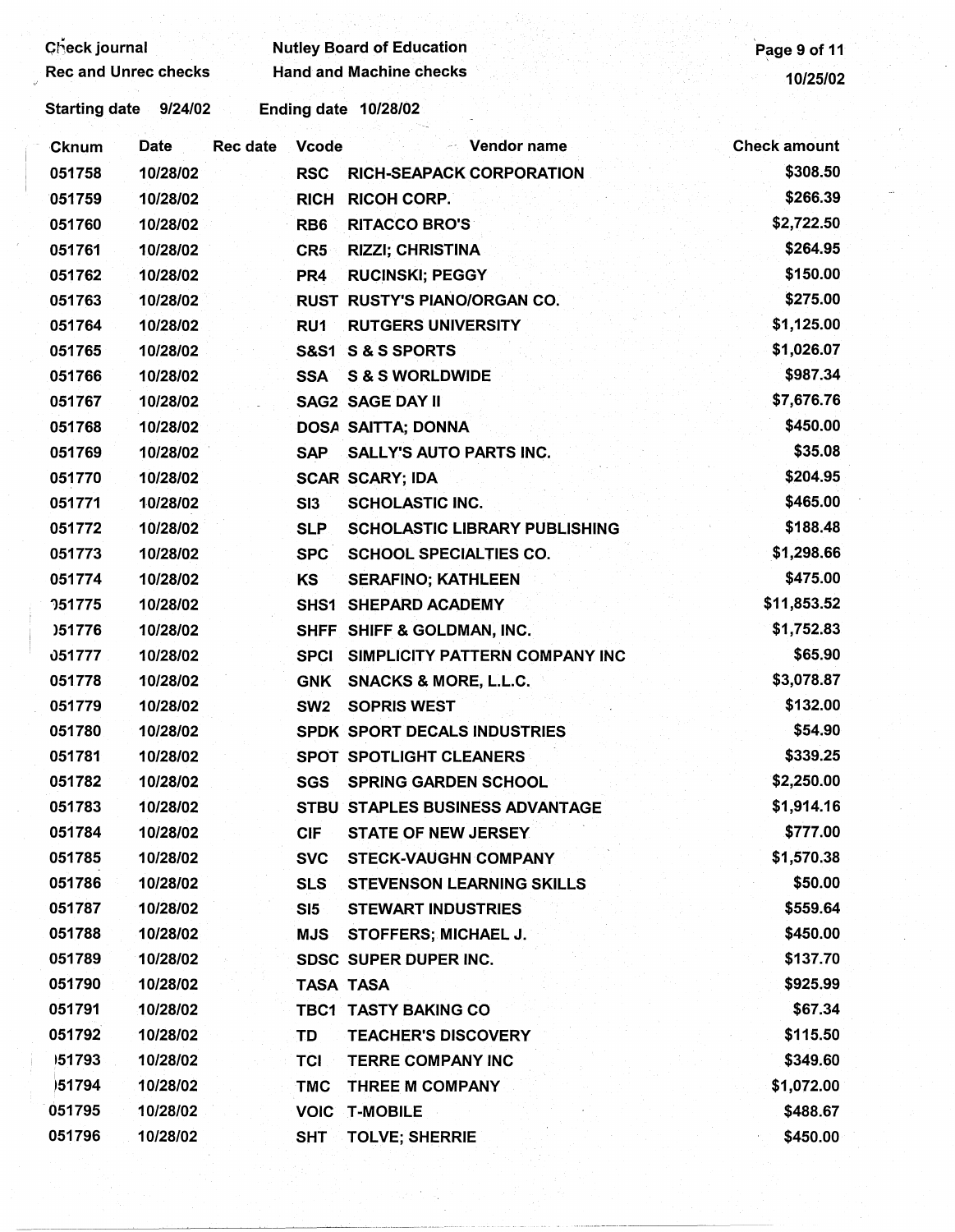| <b>Check journal</b> |                             |          |                 | <b>Nutley Board of Education</b>               | Page 10 of 11       |        |
|----------------------|-----------------------------|----------|-----------------|------------------------------------------------|---------------------|--------|
|                      | <b>Rec and Unrec checks</b> |          |                 | <b>Hand and Machine checks</b>                 | 10/25/02            | $\eta$ |
| <b>Starting date</b> | 9/24/02                     |          |                 | Ending date 10/28/02                           |                     |        |
| <b>Cknum</b>         | <b>Date</b>                 | Rec date | <b>Vcode</b>    | Vendor name                                    | <b>Check amount</b> |        |
| 051797               | 10/28/02                    |          |                 | TRAM TRAMA; PIERINA                            | \$211.25            |        |
| 051798               | 10/28/02                    |          |                 | TURT TURTLE AND HUGHES, INC.                   | \$2,428.00          |        |
| 051799               | 10/28/02                    |          | <b>TDFI</b>     | <b>TUSCAN/LEHIGH DAIRIES, L.P.</b>             | \$3,617.67          |        |
| 051800               | 10/28/02                    |          | <b>UP</b>       | <b>UPSTART</b>                                 | \$161.89            |        |
| 051801               | 10/28/02                    |          | VC <sub>3</sub> | VALIANT I.M.C.                                 | \$1,491.70          |        |
| 051802               | 10/28/02                    |          | <b>VSC</b>      | <b>VARSITY SPIRIT FASHIONS</b>                 | \$1,837.35          |        |
| 051803               | 10/28/02                    |          | <b>BA</b>       | <b>VERIZON</b>                                 | \$9,217.59          |        |
| 051804               | 10/28/02                    |          | <b>VHM</b>      | <b>VICTORS HOUSE OF MUSIC</b>                  | \$1,130.70          |        |
| 051805               | 10/28/02                    |          | VB              | <b>VIOLA BROTHERS INC</b>                      | \$185.22            |        |
| 051806               | 10/28/02                    |          | VM <sub>3</sub> | <b>VMWARE, INC.</b>                            | \$500.00            |        |
| 051807               | 10/28/02                    |          | WA4             | <b>WASHINGTON ACADEMY</b>                      | \$23,687.04         |        |
| 051808               | 10/28/02                    |          |                 | <b>WASH WASHINGTON SCHOOL</b>                  | \$1,950.00          |        |
| 051809               | 10/28/02                    |          |                 | <b>WSP WASHINGTON SCHOOL PTO</b>               | \$46.45             |        |
| 051810               | 10/28/02                    |          |                 | WAST WASTE MANAGEMENT OF NJ, INC.              | \$5,101.00          |        |
| 051811               | 10/28/02                    |          |                 | WRC WEEKLY READER CORP.                        | \$1,562.00          |        |
| 051812               | 10/28/02                    |          |                 | <b>WGC WELCO GASES CORPORATION</b>             | \$84.50             |        |
| 051813               | 10/28/02                    |          |                 | WELL WELLNESS & REHABILITATION SERVICES, INC.  | \$660.00            |        |
| 051814               | 10/28/02                    |          |                 | GTVA WELLS FARGO FINANCIAL LEASING, INC.       | \$128.80            |        |
| 051815               | 10/28/02                    |          |                 | <b>WC1 WENGER CORPORATION</b>                  | \$1,025.10          |        |
| 051816               | 10/28/02                    |          |                 | <b>WTPC WESTERN TERMITE &amp; PEST CONTROL</b> | \$562.00            |        |
| 051817               | 10/28/02                    |          |                 | WHIT WHITEHALL ASSOCIATES, INC.                | \$2,000.00          |        |
| 051818               | 10/28/02                    |          |                 | <b>WLT WILSON LANGUAGE TRAINING</b>            | \$163.90            |        |
| 051819               | 10/28/02                    |          | WS8             | <b>WINDSOR LEARNING CENTER</b>                 | \$6,981.56          |        |
| 051820               | 10/28/02                    |          |                 | <b>WORI WORK N' GEAR</b>                       | \$240.00            |        |
| 051821               | 10/28/02                    |          |                 | WCN WORRALL COMMUNITY NEWSPAPER INC            | \$42.00             |        |
| 051822               | 10/28/02                    |          |                 | <b>XER2 XEROX CORPORATION</b>                  | \$2,913.66          |        |
| 051823               | 10/28/02                    |          | <b>YSP</b>      | YANTACAW SCHOOL PTO                            | \$120.00            |        |
| 051824               | 10/28/02                    |          | <b>YCS</b>      | YOUTH CONSULTATION SERVICES                    | \$4,166.13          |        |
| 051825               | 10/28/02                    |          | ZB1             | ZANER-BLOSER                                   | \$2,602.00          |        |
| 051826               | 10/28/02                    |          | <b>ZBC</b>      | <b>ZINICOLA BAKING COMPANY</b>                 | \$514.50            |        |
| 051827               | 10/28/02                    |          | hci             | <b>HIGHSMITH</b>                               | \$2,612.00          |        |
|                      |                             |          |                 |                                                |                     |        |
|                      |                             |          |                 |                                                |                     |        |
|                      |                             |          |                 |                                                |                     |        |
|                      |                             |          |                 |                                                |                     |        |
|                      |                             |          |                 |                                                |                     |        |
|                      |                             |          |                 |                                                |                     |        |
|                      |                             |          |                 |                                                |                     |        |

 $\begin{pmatrix} 1 & 1 \\ 1 & 1 \end{pmatrix}$